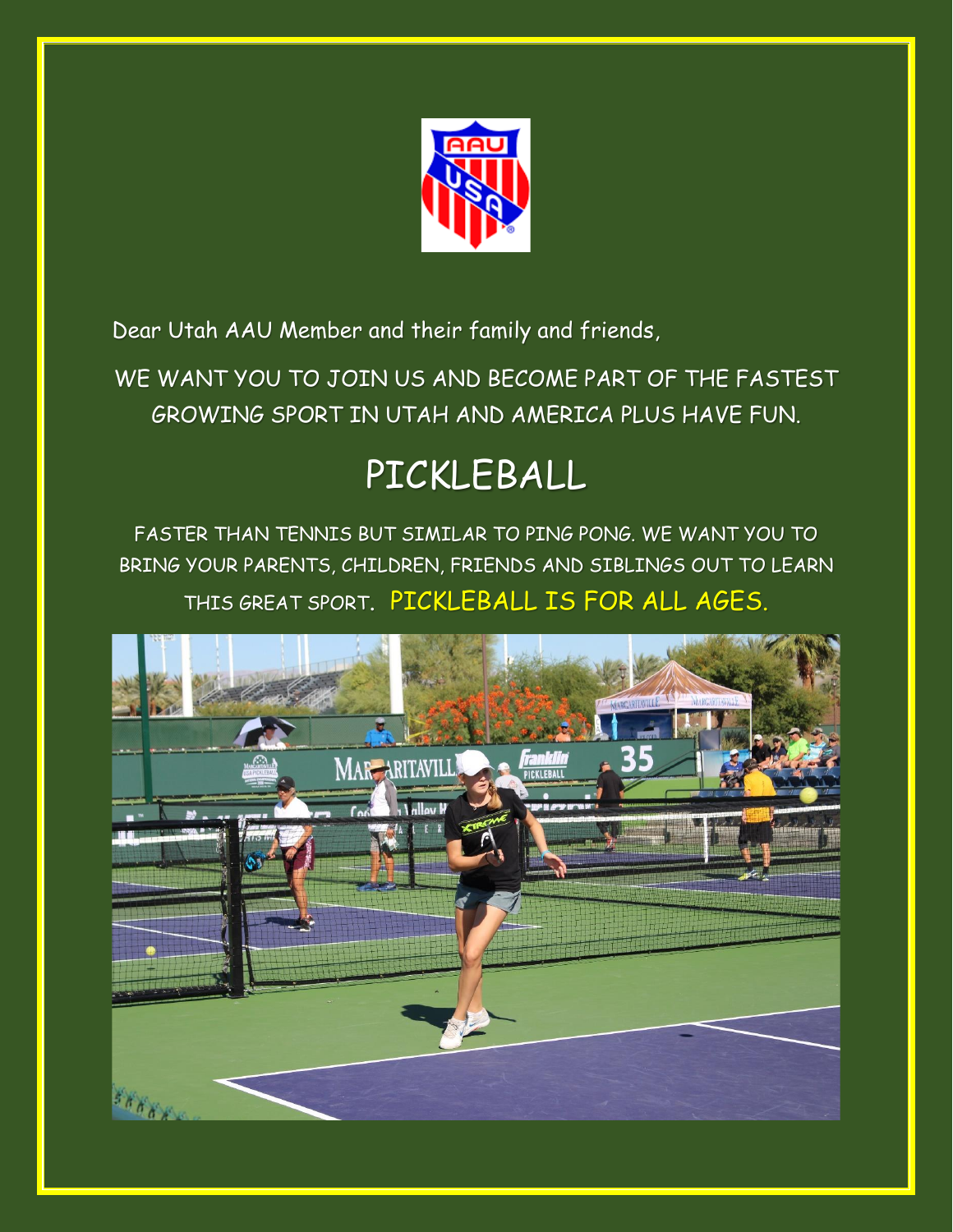## We want you to join us!

We are having AAU pickleball tournaments in

St. George on 10/13/20 – 10/17/20

CLICK [HERE](https://www.pickleballtournaments.com/tournamentinfo.pl?tid=4438#menuInformation) TO REGISTER

and

Spanish Fork, Utah 11/4/20 – 11/7/20

CLICK **[HERE](https://www.pickleballtournaments.com/tournamentinfo.pl?tid=4441#menuInformation)** TO REGISTER

BEGINNERS ARE WELCOME

Come play with your parents, children and friends

Bring your grandparents, parents, friends for fun in levels of play